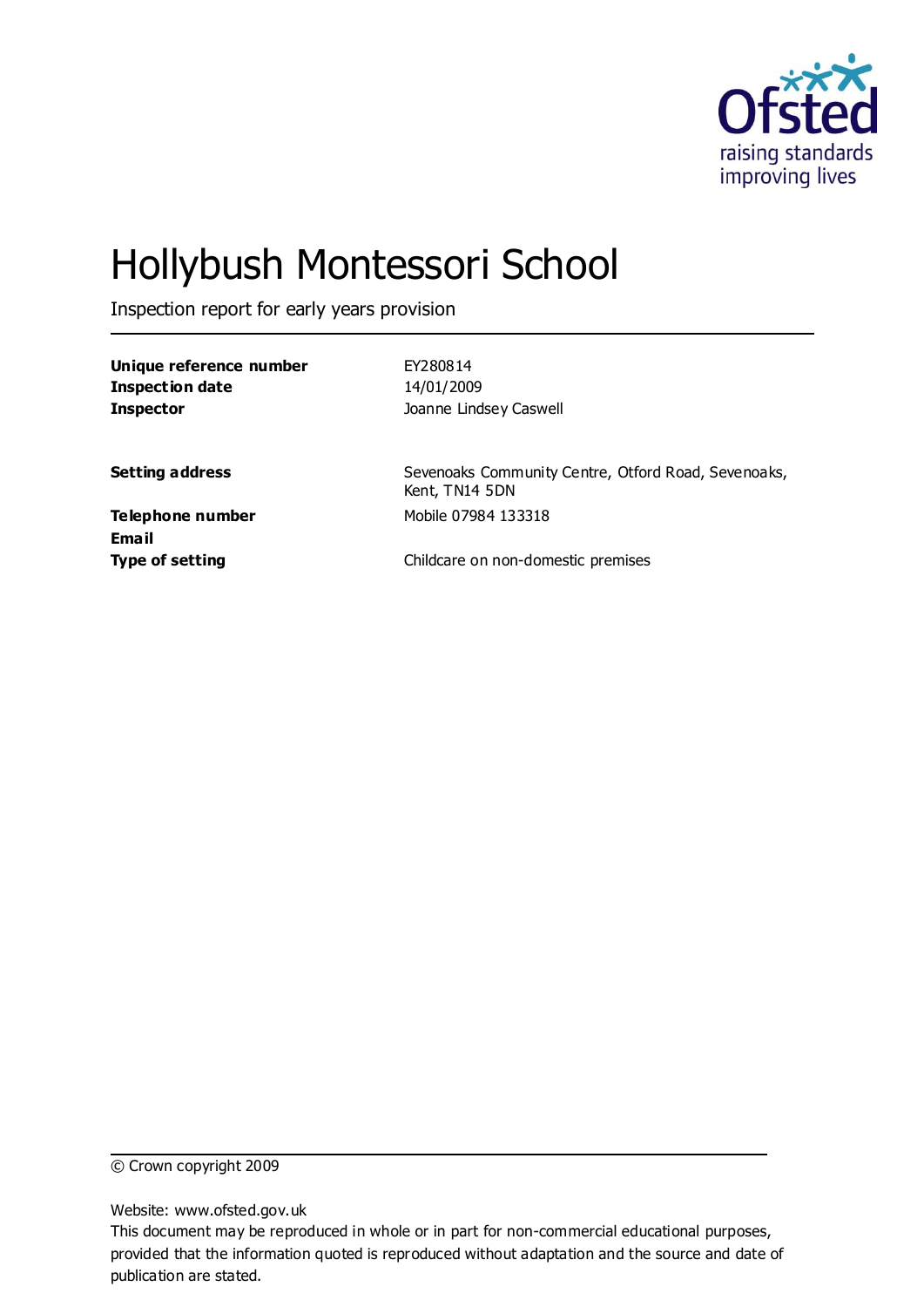#### **Introduction**

This inspection was carried out by Ofsted under Sections 49 and 50 of the Childcare Act 2006 on the quality and standards of the registered early years provision. 'Early years provision' refers to provision regulated by Ofsted for children from birth to 31 August following their fifth birthday (the early years age group). The registered person must ensure that this provision complies with the statutory framework for children's learning, development and welfare, known as the *Early* Years Foundation Stage.

The report includes information on any complaints about the childcare provision which Ofsted has received since the last inspection or registration whichever is the later, which require Ofsted or the provider to take action in Annex C.

The provider must provide a copy of this report to all parents with children at the setting where reasonably practicable. The provider must provide a copy of the report to any other person who asks for one, but may charge a fee for this service (The Childcare (Inspection) Regulations 2008 regulations 9 and 10).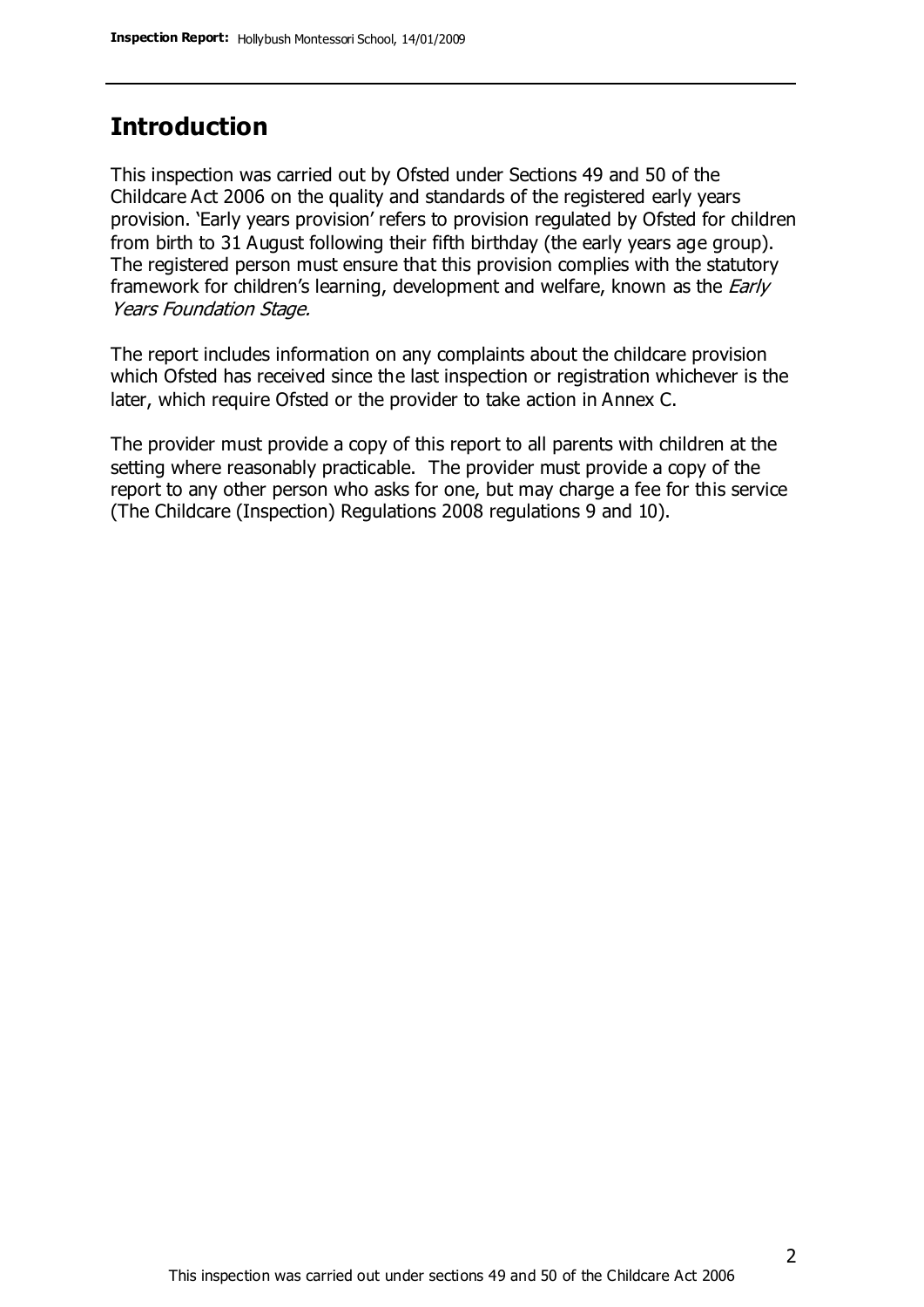# **Description of the setting**

Hollybush Montessori School has been registered in its current premises since 2004. It is a privately owned school, which operates from one room within a community centre in Sevenoaks, Kent. It serves families from the local community. The school is open each weekday from 09.30 to 12.30 during term time only. On the third Thursday of each month, the opening hours are 09.00 to 12.00. All children share access to a secure enclosed outdoor play area. The school is registered on the Early Years Register to care for a maximum of 16 children aged from two to under five years.

There are currently 24 children aged from two to under five years on roll. Of these, nine children receive funding for nursery education. The school supports children with learning difficulties and/or disabilities and children who speak English as an additional language.

A team of four staff work with the children. Of these, three hold recognised early years qualifications.

### **Overall effectiveness of the early years provision**

Children are exceptionally happy and settled, which allows them to flourish and develop excellent attitudes towards learning and make rapid progress in their development. The highly dedicated and totally committed staff team clearly recognise and fully respect the individual qualities and uniqueness of each and every child. As a result, children's learning is personal and tailored towards their individual needs. Excellent provision is in place to support children's health, safety and welfare and stringent measures are taken to protect all children. Partnerships are strong and robust between staff and children's parents/carers and any other providers and external agencies having contact with individual children. Procedures for self-evaluation are excellent and all staff are totally committed to frequently reviewing their practice to ensure continuous improvement.

#### **What steps need to be taken to improve provision further?**

To further improve the high quality early years provision the registered person should consider:

ensuring written information provided for parents/carers includes updated legislation and clear reference to the Early Years Foundation Stage framework

### **The leadership and management of the early years provision**

The school is exceptionally well managed and all staff have an excellent understanding of their individual roles and responsibilities. Strong commitment is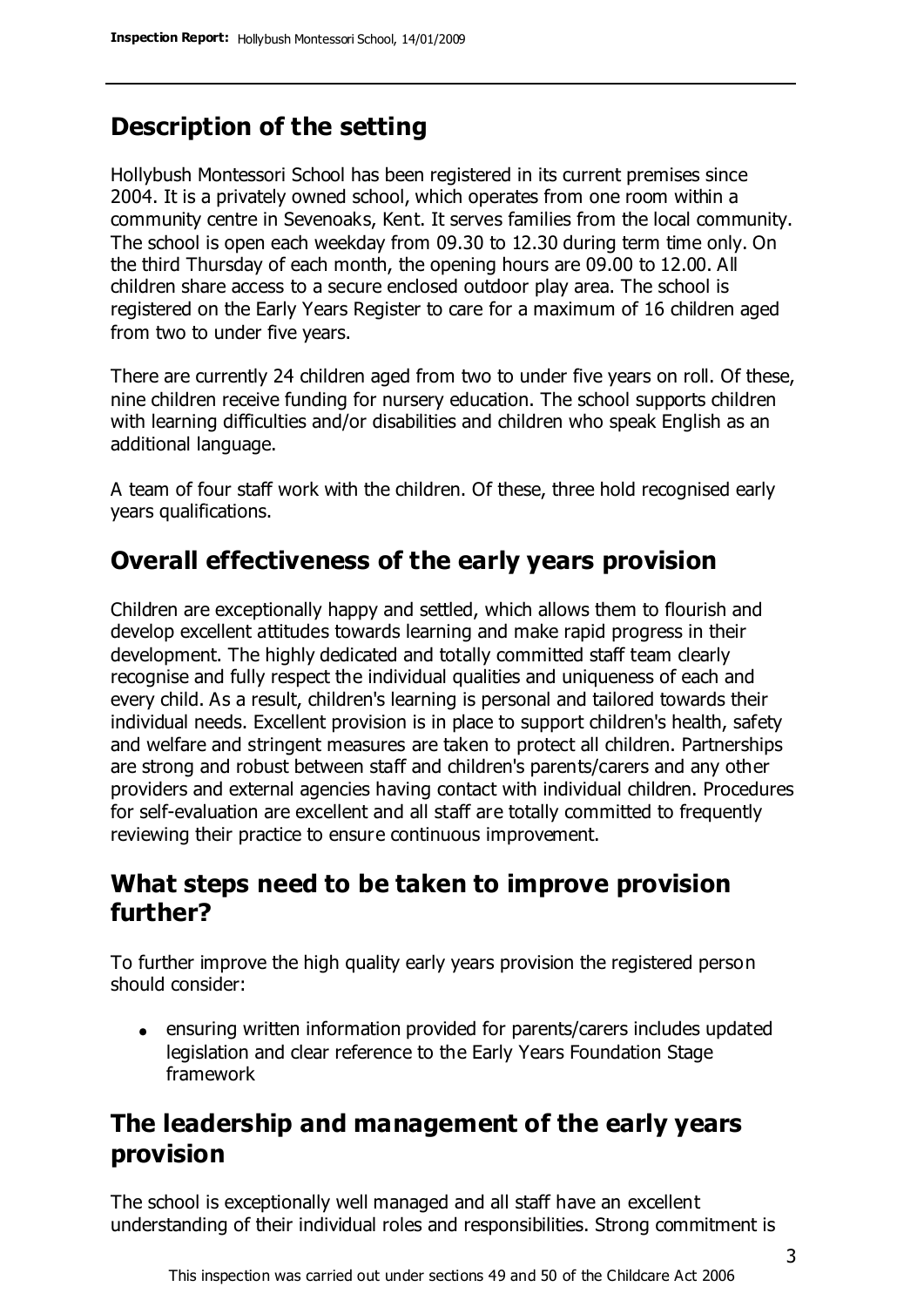shown towards making improvements and the school has made significant improvement since the last inspection. Methods for self-evaluation are excellent and cover all areas of practice. Feedback from parents/carers is highly valued and information gathered from the parents' questionnaire is acknowledged and acted upon. The dedicated professional staff team frequently update their knowledge through the completion of relevant training and all staff work extremely well together in order to provide the highest standards for children.

Excellent staff deployment ensures all children receive high levels of individual care and attention. As a result, the commitment shown by all staff to meet children's personal needs is exceptional. For example, when new children are starting at the school, staff take time to introduce them to the other children and to gently guide them round the classroom and explain the daily routine. Careful consideration, such as bringing guinea pigs into the school on the days when some children may find settling difficult, highlight the staff's meticulous attention and dedication towards helping all children feel comfortable and secure.

Staff utilise every opportunity to work closely with parents/carers and involve them in their children's learning and development. The effective use of a contact book ensures good two-way communication and helps parents/carers to share their own knowledge of their child's current interests and skills.

Comprehensive written records are maintained, which fully support the welfare and learning and development of children. Most records are clear and concise, although some written policies made available to parents/carers have not been updated to include clear reference to the Early Years Foundation Stage framework.

Children's safety is given the highest priority. Staff are extremely knowledgeable regarding health and safety legislation and comprehensive risk assessments are completed. An effective induction programme is in place, which ensures all new staff and visiting students quickly become familiar with the school's policies and procedures.

### **The quality and standards of the early years provision**

Children develop exceptionally warm and positive relationships with their peers and with the staff. All children confidently approach staff for cuddles, comfort and support and there is an extremely happy atmosphere evident. Every opportunity is provided to address each child's individual needs and, as a result, children feel exceptionally secure, highly valued and develop a very strong sense of belonging.

Children develop excellent levels in independence as they choose their own activities and freely explore the exceptional range of Montessori resources. Children show interest and curiosity for what is happening within their environment and this with their inquisitiveness is highly respected and gently extended by staff.

Children benefit from excellent provision to support their healthy development. Topic work and daily discussions help children to understand how to protect themselves from infection and to enjoy physical activity. Montessori resources are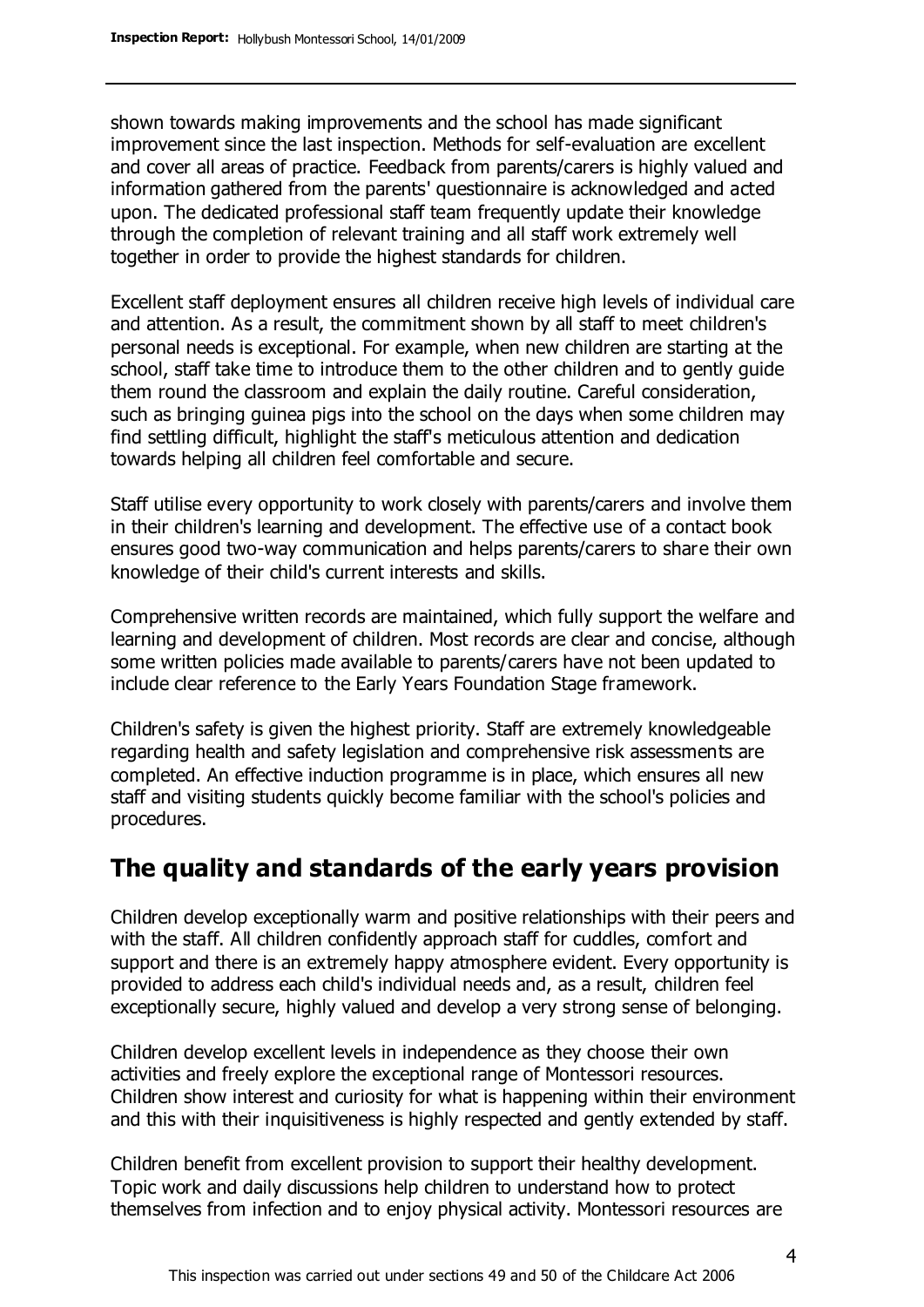used continually to help encourage children's fine motor skills, such as pouring, transferring and threading.

There is excellent provision to support children's literacy and numeracy development. Children converse freely with one another and support for children who speak English as an additional language is exceptional. The provider speaks both English and French and many resources and posters are displayed in dual language. Sandpaper letters and weekly exploration of different letters and sounds encourages children's understanding of the alphabet and there is good provision in place to promote children's early writing development.

A wealth of mathematical resources, such as Montessori knobbed cylinders, number rods and number puzzles help children's awareness of number, calculation and counting. In addition, children complete many activities that allow them to weigh, measure, compare, sort and make patterns. This ensures children's future learning and promotes their economic well-being. Throughout the school, learning is made fun and children clearly enjoy their time at the setting, helping them to become independent, active learners.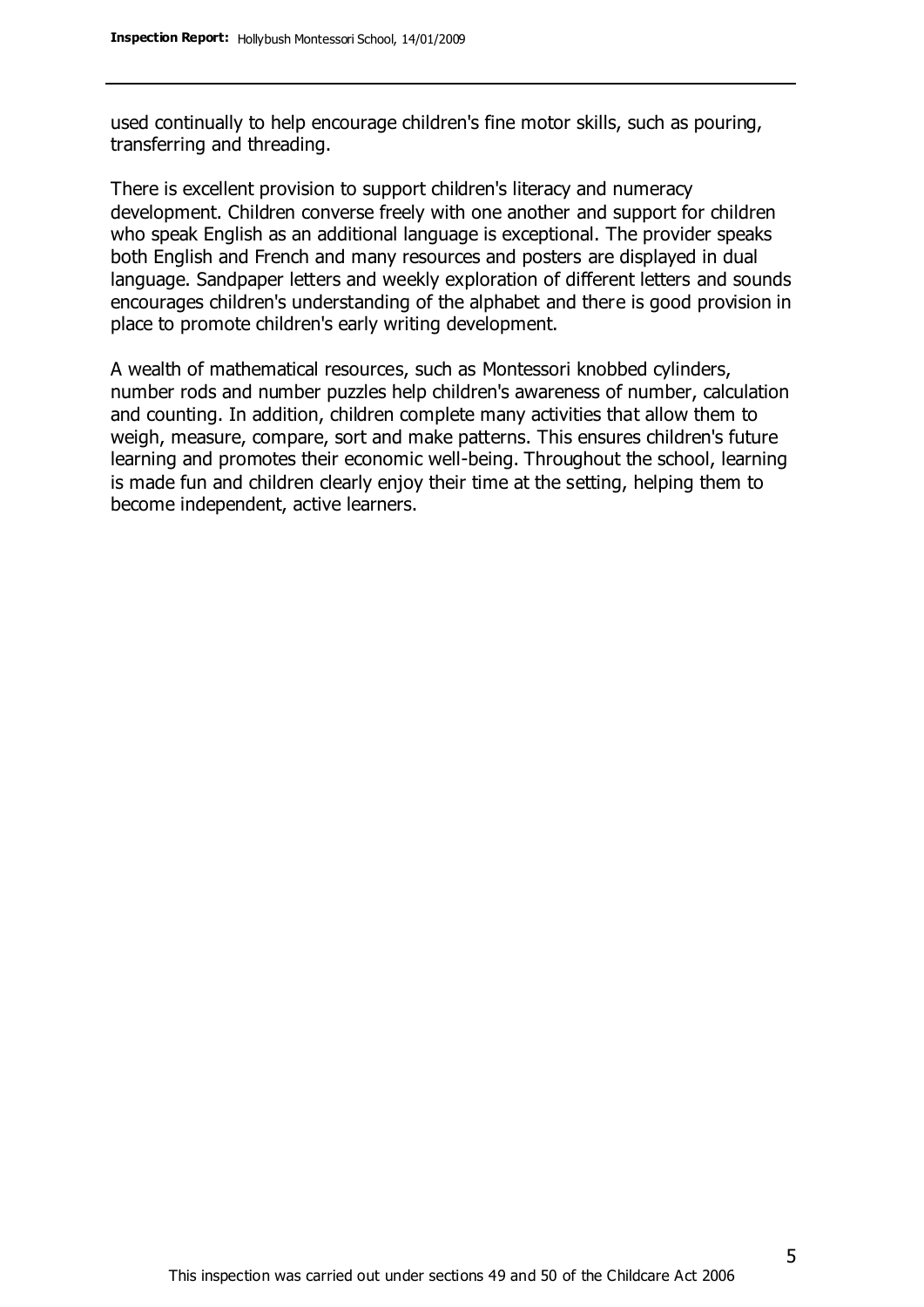# **Annex A: record of inspection judgements**

#### **The key inspection judgements and what they mean**

Grade 1 is Outstanding: this aspect of the provision is of exceptionally high quality Grade 2 is Good: this aspect of the provision is strong Grade 3 is Satisfactory: this aspect of the provision is sound Grade 4 is Inadequate: this aspect of the provision is not good enough

#### **Overall effectiveness**

| How effective is the provision in meeting the needs<br>of children in the Early Years Foundation Stage? |  |
|---------------------------------------------------------------------------------------------------------|--|
| How well does the provision promote inclusive practice?                                                 |  |
| The capacity of the provision to maintain continuous                                                    |  |
| improvement.                                                                                            |  |

#### **Leadership and management**

| How effectively is provision in the Early Years               |  |
|---------------------------------------------------------------|--|
| <b>Foundation Stage led and managed?</b>                      |  |
| How effective is the setting's self-evaluation, including the |  |
| steps taken to promote improvement?                           |  |
| How well does the setting work in partnership with parents    |  |
| and others?                                                   |  |
| How well are children safequarded?                            |  |

#### **Quality and standards**

| How effectively are children in the Early Years<br><b>Foundation Stage helped to learn and develop?</b> |  |
|---------------------------------------------------------------------------------------------------------|--|
| How effectively is the welfare of children in the Early                                                 |  |
| <b>Years Foundation Stage promoted?</b>                                                                 |  |
| How well are children helped to stay safe?                                                              |  |
| How well are children helped to be healthy?                                                             |  |
| How well are children helped to enjoy and achieve?                                                      |  |
| How well are children helped to make a positive                                                         |  |
| contribution?                                                                                           |  |
| How well are children helped develop skills that will                                                   |  |
| contribute to their future economic well-being?                                                         |  |

Any complaints about the inspection or report should be made following the procedures set out in the guidance available from Ofsted's website: www.ofsted.gov.uk